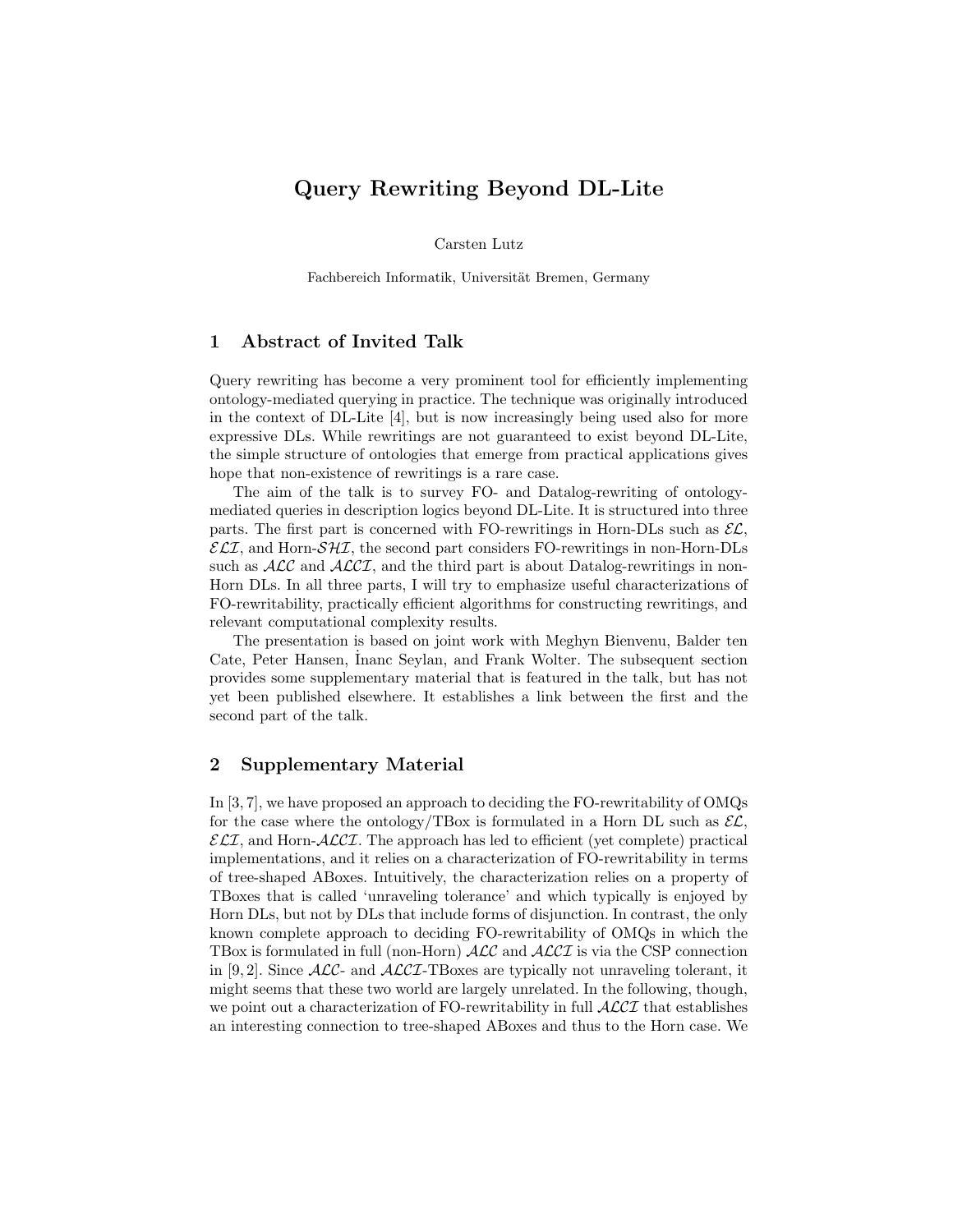consider *Boolean atomic queries (BAQs)*, that is, queries of the form  $\exists x A(x)$ with A a concept name.

An ontology-mediated query  $(OMQ)$  is a triple  $Q = (\mathcal{T}, \Sigma, q)$  with  $\mathcal{T}$  a TBox,  $\Sigma$  an ABox signature (set of concept and role names), and q a query. An OBDA language is a set of OMQs. We use  $(\mathcal{ALCI}, BAQ)$  to denote the OBDA language that consists of all OMQs ( $\mathcal{T}, \Sigma, q$ ) with  $\mathcal{T}$  an ALCI-TBox and q a BAQ, and likewise for other combinations of a DL and a query language. An OMQ  $Q =$  $(\mathcal{T}, \Sigma, q)$  is FO-rewritable if there is an FO-sentence  $\varphi$  such that for every  $\Sigma$ -ABox A that is consistent w.r.t. T, we have  $A \models Q$  iff  $A \models \varphi$ .

As usual in OBDA, an *ABox* is a finite set of assertions of the form  $A(a)$ or  $r(a, b)$  with A a concept name and r a role name. We write  $r^-(a, b) \in A$  to mean  $r(b, a) \in \mathcal{A}$  and use  $\text{Ind}(\mathcal{A})$  to denote the set of individuals used in  $\mathcal{A}$ . An ABox A is tree-shaped if the undirected graph  $(\text{Ind}(\mathcal{A}), \{\{a, b\} \mid r(a, b) \in \mathcal{A}\})$  is a tree and whenever  $r(a, b) \in \mathcal{A}$ , then (i)  $s(a, b) \in \mathcal{A}$  implies  $r = s$  and (ii)  $\mathcal{A}$ contains no assertion of the form  $s(b, a)$ . Tree-shapedness of conjunctive queries (CQs) is defined accordingly. Note that, in both cases, our trees allow upwardsand downwards-directed edges, but no multi-edges.

We now introduce unravelings of ABoxes and the notion of unraveling tolerance [9]. Let A be an ABox and  $a \in \text{Ind}(\mathcal{A})$ . The unraveling  $\mathcal{A}_a^u$  of A at a is the following (possibly infinite) ABox:

- $\text{Ind}(\mathcal{A}_a^u)$  is the set of sequences  $b_0r_0b_1 \cdots r_{n-1}b_n$ ,  $n \ge 0$ , such that  $b_0 = a$ ,  $b_0, \ldots, b_n \in \text{Ind}(\mathcal{A})$  and  $r_0, \ldots, r_{n-1}$  are (potentially inverse) roles;
- for each *C*(*b*) ∈ *A* and  $\alpha = b_0 \cdots b_n$  ∈  $\text{Ind}(A_a^u)$  with  $b_n = b$ : *C*( $\alpha$ ) ∈  $A_a^u$ ;
- for each  $\alpha = b_0 r_0 \cdots r_{n-1} b_n \in \text{Ind}(\mathcal{A}_a^u)$  with  $n > 0$ :  $r_{n-1}(b_0 \cdots b_{n-1}, \alpha) \in \mathcal{A}_a^u$ .

For all  $\alpha = b_0 \cdots b_n \in \text{Ind}(\mathcal{A}_a^u)$ , we write  $\text{tail}(\alpha)$  to denote  $b_n$ . Note that  $\mathcal{A}_a^u$  is treeshaped. An OMQ  $Q = (\mathcal{T}, \Sigma, q)$  is unraveling tolerant if for every  $\Sigma$ -ABox A,  $\mathcal{A} \models Q$  implies  $\mathcal{A}_a^u \models Q$  for some  $a \in \mathsf{Ind}(\mathcal{A})$ . Note that this is essentially the same notion of unraveling tolerance as introduced in [9].

It can be shown as in [9] that in OBDA languages where the TBoxes are formulated in Horn DLs such as  $\mathcal{EL}, \mathcal{ELI},$  and Horn- $\mathcal{ALC}$  and where queries are BAQs or *atomic queries*  $(AQs)$ , queries of the form  $A(x)$  with A a concept name), all OMQs are unraveling tolerant. This underlies the following characterization from [3].

**Theorem 1** ([3]). A BAQ  $Q = (\mathcal{T}, \Sigma, q)$  from (Horn-ALCI, AQ) is FO-rewritable iff there exists a  $k \geq 0$  such that for all tree-shaped  $\Sigma$ -ABoxes A which are consistent with  $\mathcal{T}, \mathcal{A} \models Q$  implies  $\mathcal{A}|_k \models Q$  where  $\mathcal{A}_k$  is  $\mathcal{A}$  with all nodes on level exceeding k removed.

Using a pumping argument, it can be shown that if there is any bound  $k$  as Theorem 1, then we can choose  $k = 2^{2|\mathcal{T}|}$ . Based on this, worst-case optimal (EXPTIME) decision procedures for FO-rewritability in (Horn- $\mathcal{ALCI}$ , AQ) can be devised using automata methods. Efficiently computing rewritings in practice requires further algorithm engineering [7].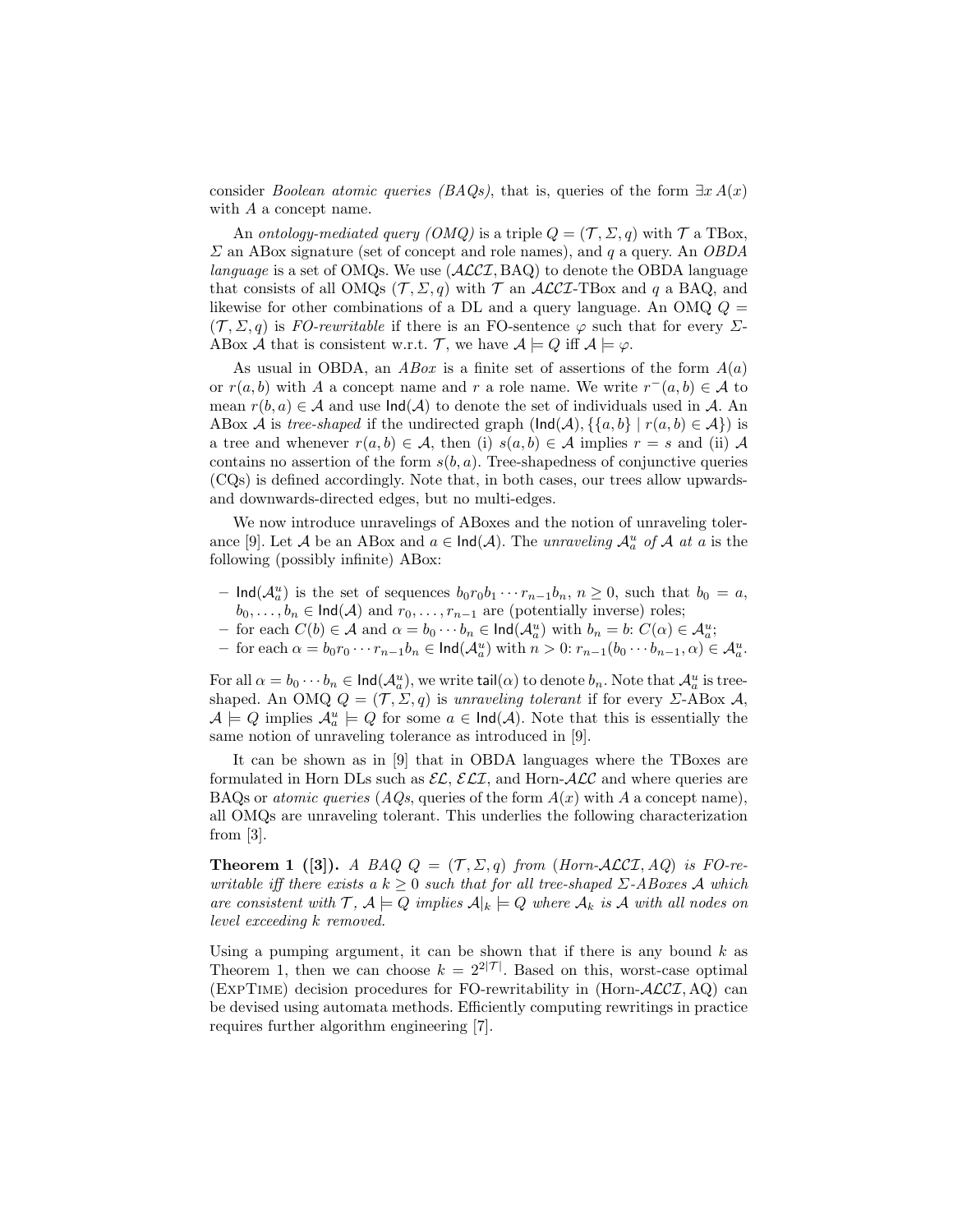We will now establish a characterization of FO-rewritability in the non-Horn OBDA language  $(ALCI, BAQ)$ . It is shown in [2] that for every OMQ  $Q = (\mathcal{T}, \Sigma, q)$  from  $(\mathcal{ALCI}, \text{BAQ})$ , there is a CSP template (a finite relational structure)  $T_Q$  over signature  $\Sigma$  such that for all  $\Sigma$ -ABoxes  $\mathcal{A}$ , we have  $\mathcal{A}, \mathcal{T} \models q$ iff  $A \nrightarrow T_Q$ , that is, iff there is no homomorphism from A to  $T_Q$  (in the standard sense of labeled directed graphs). We say that a CSP template  $T$  is  $FO$ -definable if there is an FO-sentence  $\varphi$  such that for all finite  $\Sigma$ -structures S, we have  $S \to T$  iff  $S \models \varphi$ . The complement of T is definable in monadic Datalog if there is a monadic Datalog program  $\Pi$  such that for all finite  $\Sigma$ -structures  $S$ , we have  $S \nrightarrow T$  iff  $S \models \Pi$ . Note that a CSP template is FO-definable iff its complement is (just take the negation of the defining sentence), but this is not true for monadic Datalog definability.

It is easy to see that an OMQ Q is FO-rewritable if and only if the complement of  $T_Q$  is FO-definable, and likewise for rewritability into monadic Datalog. In [2], this observation is used together with results on the FO-definability of CSPs [8] to show the following.

**Theorem 2** ([2]). FO-rewritability in  $(\text{ALCI}, BAQ)$  and  $(\text{ALCI}, AQ)$  is decidable and NExpTime-complete.

This approach is also capable of producing actual rewritings, but unfortunately it is best-case exponential. This calls for a better understanding of FO-rewritability in  $(ACCI, BAQ)$  and related languages, as a basis for more practical (yet complete) approaches.

As a preliminary, we show that unraveling tolerance is equivalent to rewritability into monadic Datalog. This actually follows straightforwardly from known results about CSPs.

**Theorem 3.** An OMQ from  $(ALCI, BAQ)$  is unraveling tolerant iff it is rewritable into monadic Datalog.

*Proof.* A CSP template T over signature  $\Sigma$  has tree duality iff there is a set  $\mathcal O$ of tree-shaped Σ-structures (called obstructions and where tree-shapedness is defined as for ABoxes and CQs above) such that for all finite  $\Sigma$ -structures S, we have  $T \leftarrow S$  iff  $S \not\leftarrow O$  for all  $O \in \mathcal{O}$ . It was shown in [5] that T has tree duality iff the complement of  $T$  is definable in monadic Datalog. It thus remains to show that an OMQ from  $(ACCI, BAQ)$  is unraveling tolerant iff  $T_Q$  has tree duality.

"if". Assume that  $Q = (\mathcal{T}, \Sigma, q)$  is unraveling tolerant. Let  $\mathcal O$  be the set of all tree-shaped Σ-ABoxes A with  $A \models Q$ . Then O witnesses tree duality: if  $T_Q \leftarrow A$ for some *Σ*-ABox *A*, then  $A \not\models Q$ ; since  $B \models Q$  and  $B \rightarrow A$  implies  $A \models Q$  [2], we thus have  $A \not\leftarrow B$  for all  $B \in \mathcal{O}$  as required. Conversely, assume that A is a  $Σ$ -ABox with  $A \nleftarrow B$  for all  $B ∈ \mathcal{O}$ . Clearly,  $\mathcal{A}_a^u \rightarrow \mathcal{A}$  for all  $a ∈ \mathsf{Ind}(\mathcal{A})$ . Thus, no such  $\mathcal{A}_a^u$  is in  $\mathcal{O}$ , implying that  $\mathcal{A}_a^u \not\models Q$ . Since Q is unraveling tolerant,  $\mathcal{A} \not\models Q$ which implies  $T_Q \leftarrow A$  as required.

"only if". Assume that  $T_Q$  has tree duality with set of obstructions  $\mathcal{O}$ . Let  $\mathcal A$ be a  $\Sigma$ -ABox with  $\mathcal{A} \models Q$ . Then  $T_Q \not\leftarrow \mathcal{A}$  and thus  $\mathcal{A} \leftarrow \mathcal{B}$  for some  $\mathcal{B} \in \mathcal{O}$ . Since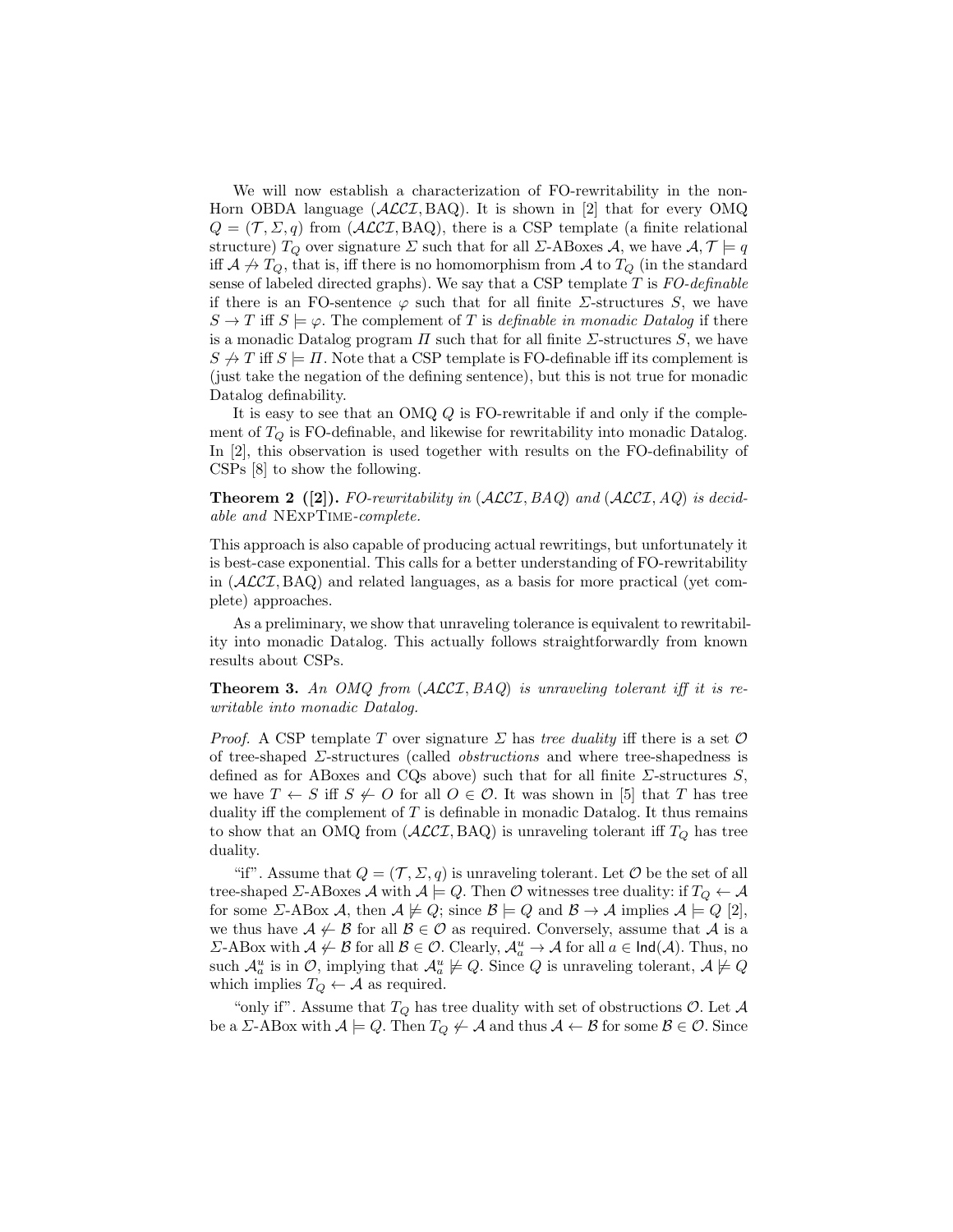B is tree-shaped,  $A \leftarrow B$  implies  $A_a^u \leftarrow B$  for some  $a \in \text{Ind}(A)$ . Consequently  $T_Q \nleftrightarrow \mathcal{A}_a^u$  which yields  $\mathcal{A}_a^u \models Q$  as required.

We now establish the announced characterization.

**Theorem 4.** Let  $Q = (\mathcal{T}, q, \Sigma)$  be an OMQ from (ALCI, BAQ). Then Q is FO-rewritable iff

- 1. Q is FO-rewritable on tree-shaped ABoxes and
- 2. Q is unraveling tolerant.

*Proof.* "if". Assume that  $Q$  is unraveling tolerant and FO-rewritable on treeshaped ABoxes. By Theorem 3, the complement of the template  $T_Q$  is definable by a monadic Datalog program  $\Pi_Q$ . Let  $\Pi_Q'$  be obtained from  $\Pi_Q$  by identifying the variables in rule bodies in all possible ways and then retaining only those rules whose bodies are a tree-shaped CQ. It can be verified that  $\Pi_Q'$  is a rewriting of  $Q: \mathcal{A} \models Q$  implies  $\mathcal{A}_a^u \models Q$  for some  $a \in \mathsf{Ind}(\mathcal{A})$  (since  $Q$  is unraveling tolerant) implies  $\mathcal{A}_a^u \models \Pi_Q$  (since  $\Pi_Q$  is a rewriting of Q) implies  $\mathcal{A}_a^u \models \Pi_Q'$  (since  $\mathcal{A}_a^u$ is tree-shaped) implies  $\mathcal{A} \models \Pi'_Q$  (since  $\mathcal{A}_A^u \to \mathcal{A}$ ). Conversely,  $\mathcal{A} \models \Pi'_Q$  implies  $\mathcal{A} \models \Pi_Q$  (by construction of  $\vec{\Pi}'_Q$ ) implies  $\mathcal{A} \models Q$ . It is easy to further modify  $\Pi_Q'$  so that in addition to being tree shaped, every role body contains at most one EDB atom.

We now use the existence of  $\Pi_Q'$  to argue that  $Q$  has an FO-rewriting  $\varphi$  on tree-shaped ABoxes that takes the form of a union of tree-shaped CQs. Let  $\psi$  be an FO-rewriting of Q on tree-shaped ABoxes. By Gaifman's locality theorem, there is a number  $d \geq 0$  such that for every  $\Sigma$ -ABox  $\mathcal{A}$ , we have  $\mathcal{A} \models \psi$  iff  $\mathcal{A}^*_{d} \models \psi$ where  $\mathcal{A}_d^*$  is obtained by taking the disjoint union of all d-neighborhoods in  $\mathcal{A}$ ; here, the d-neighborhood in A around  $a \in \text{Ind}(\mathcal{A})$  is the restriction of A to all individuals that can be reached from  $a$  on a role path in  $A$  of length at most  $d$ . Note that  $\psi$  is a rewriting of Q and every OMQ from  $(ALCI, BAQ)$  satisfies the property that if a  $\Sigma$ -ABox A is the disjoint union of ABoxes  $A_1, \ldots, A_k$ , then  $A \models Q$  iff  $A_i \models Q$  for at least one  $A_i$ . We can thus strengthen the above obervation as follows: for every  $\Sigma$ -ABox  $\mathcal{A}$ , we have  $\mathcal{A} \models \psi$  iff there is some dneighborhood  $\mathcal N$  in  $\mathcal A$  such that  $\mathcal N\models\psi.$  Since both  $\psi$  and  $\Pi_Q'$  are rewritings of the same query  $Q$ , the same applies to the monadic Datalog program  $\Pi'_Q$  instead of to  $\psi$ . Moreover, we can find an  $\ell \geq 0$  such that for every *Σ*-ABox *A* with  $\mathcal{A} \models \Pi'_Q$ , there is an  $\mathcal{A}' \subseteq \mathcal{A}$  with  $\mathcal{A}' \models \Pi'_Q$  and in which every individual has degree at most  $\ell$ —due to the special shape of  $\Pi'_{Q}$ , we can in fact simply choose for  $\ell$  the number of IDB relations in  $\Pi'_{Q}$ . Combining these two observations, we get the following: for every tree-shaped  $\Sigma$ -ABox A with  $A \models Q$ , there is a tree-shaped ABox  $A' \subseteq A$  of depth at most d and degree at most  $\ell$  such that  $\mathcal{A}' \models Q$ . We can thus choose as the desired rewriting  $\varphi$  the UCQ that consists of all tree-shaped ABoxes A (viewed as a CQ) that satisfy  $A \models Q$  and are of depth at most  $d$  and of degree at most  $\ell$ .

It remains to note that, due to its syntactic shape,  $\varphi$  is an FO-rewriting not only on tree-shaped ABoxes, but also on unrestricted ones. First assume that A is a  $\Sigma$ -ABox with  $A \models Q$ . Since Q is unraveling tolerant, there then is an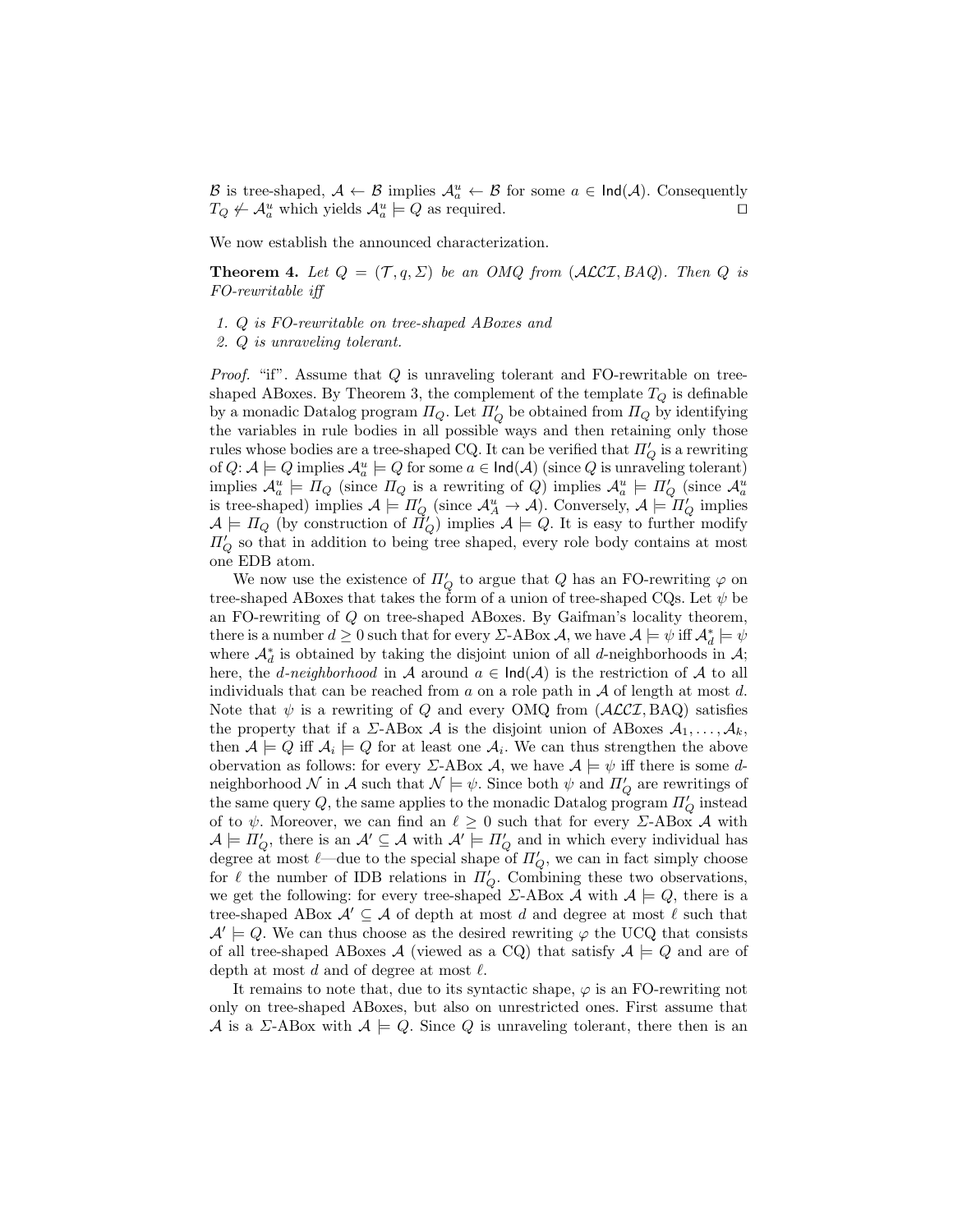$a \in \text{Ind}(\mathcal{A})$  with  $\mathcal{A}_a^u \models Q$ . Since  $\varphi$  is an FO-rewriting on tree-shaped ABoxes, we get  $\mathcal{A}_a^u \models \varphi$ . Since  $\varphi$  is a UCQ and  $\mathcal{A}_a^u \to \mathcal{A}$ , we obtain  $\mathcal{A} \models \varphi$ . Conversely, assume  $\mathcal{A} \models \varphi$ . Since  $\varphi$  is a union of tree-shaped CQs, this yields  $\mathcal{A}_a^u \models \varphi$  for some  $a \in \text{Ind}(\mathcal{A})$ , thus  $\mathcal{A}_a^u \models Q$  and  $\mathcal{A} \models Q$ .

"only if". Assume that  $Q$  is FO-rewritable. Then it is clearly also FOrewritable on tree-shaped ABoxes (the same rewriting works). It thus remains to show that Q is unraveling tolerant.

It is proved in [1] that a CSP template T over signature  $\Sigma$  is FO-rewritable iff it has *finite duality*, that is, iff there is a finite set of structures  $\mathcal{O}$  such that for all finite *Σ*-structures *S*, we have  $T \leftarrow S$  iff  $S \not\leftarrow O$  for all  $O \in \mathcal{O}$ . It was shown in [10] that finite duality implies tree duality. In fact, as observed in [8], we can assume w.l.o.g. that the finitely many elements of  $\mathcal O$  are finite and tree-shaped. One could call this finite duality in terms of finite trees.

Now back to our OMQ Q. Since Q is FO-rewritable, so is  $T_Q$ . By the above result on finite duality in terms of finite trees, there is thus a finite set  $\Gamma$  of tree-shaped ABoxes such that for all *Σ*-ABoxes *A*, we have  $A \models Q$  iff  $B \rightarrow A$ for some  $\mathcal{B} \in \Gamma$ . Consequently, the UCQ  $\hat{q} = \bigvee_{\mathcal{B} \in \Gamma} q_{\mathcal{B}}$  is an FO-rewriting of  $\Omega$  where  $q_{\Sigma}$  is  $\mathcal{B}$  viewed as a Boolean CO in the obvious way. Note that  $\hat{a}$  is a Q, where  $q_B$  is B viewed as a Boolean CQ in the obvious way. Note that  $\hat{q}$  is a disjunction of tree-shaped CQs. It is thus straightforward to show that for all Σ-ABoxes *A*, we have  $A \models \hat{q}$  iff  $\mathcal{A}^u_\alpha \models \hat{q}$  for some  $a \in \text{Ind}(\mathcal{A})$ . The unraveling telegrates of *O* follows tolerance of  $Q$  follows.

The proof of Theorem 4 also yields the following corollary, which strengthens the observation from [2] that in  $(ALCI, BAQ)$ , every FO-rewritable OMQ is UCQrewritable (essentially a consequence of Rossmann's homomorphism preservation theorem).

**Corollary 1.** If an OMQ in  $(ACCI, BAQ)$  is FO-rewritable, then it is rewritable into a union of tree-shaped conjunctive queries.

We remark that, even when switching to the OBDA language  $(ALC, BAQ)$ , it is not possible to replace the undirected trees in Corollary 1 with directed trees.

We close with some discussion of Theorem 4. As future work, we plan to adapt the result from  $(ALCI, BAQ)$  to  $(ALCI, AQ)$  and to use them as a basis for developing practically feasible algorithms that construct FO-rewritings. Dealing with  $(\mathcal{ALCI}, \mathbf{AQ})$  seems to require more liberal definitions of tree-shaped ABoxes and of unraveling tolerance which allow for back-edges to the root as in the tree-model property for DLs with nominals. To obtain a first impression of the effect of answer variables, the reader might want to consider the following OMQ  $Q = (\mathcal{T}, \Sigma, q)$  from  $(\mathcal{ALCI}, \text{BAQ})$ :

$$
\mathcal{T} = \{ P \sqcap \exists r.P \sqsubseteq A, \neg P \sqcap \exists r.\neg P \sqsubseteq A \} \qquad \varSigma = \{r\} \qquad q = \exists x \, A(x)
$$

and its variation  $Q'$  from  $(ALCI, BAQ)$  obtained by replacing q with the AQ  $q' = A(x)$ . Q is not unraveling tolerant as witnessed by the ABox  $A = \{r(a, a)\}\$ which satisfies  $A \models Q$ , but  $A_a^u \not\models Q$ . The same is true for  $Q'$  if the notion of